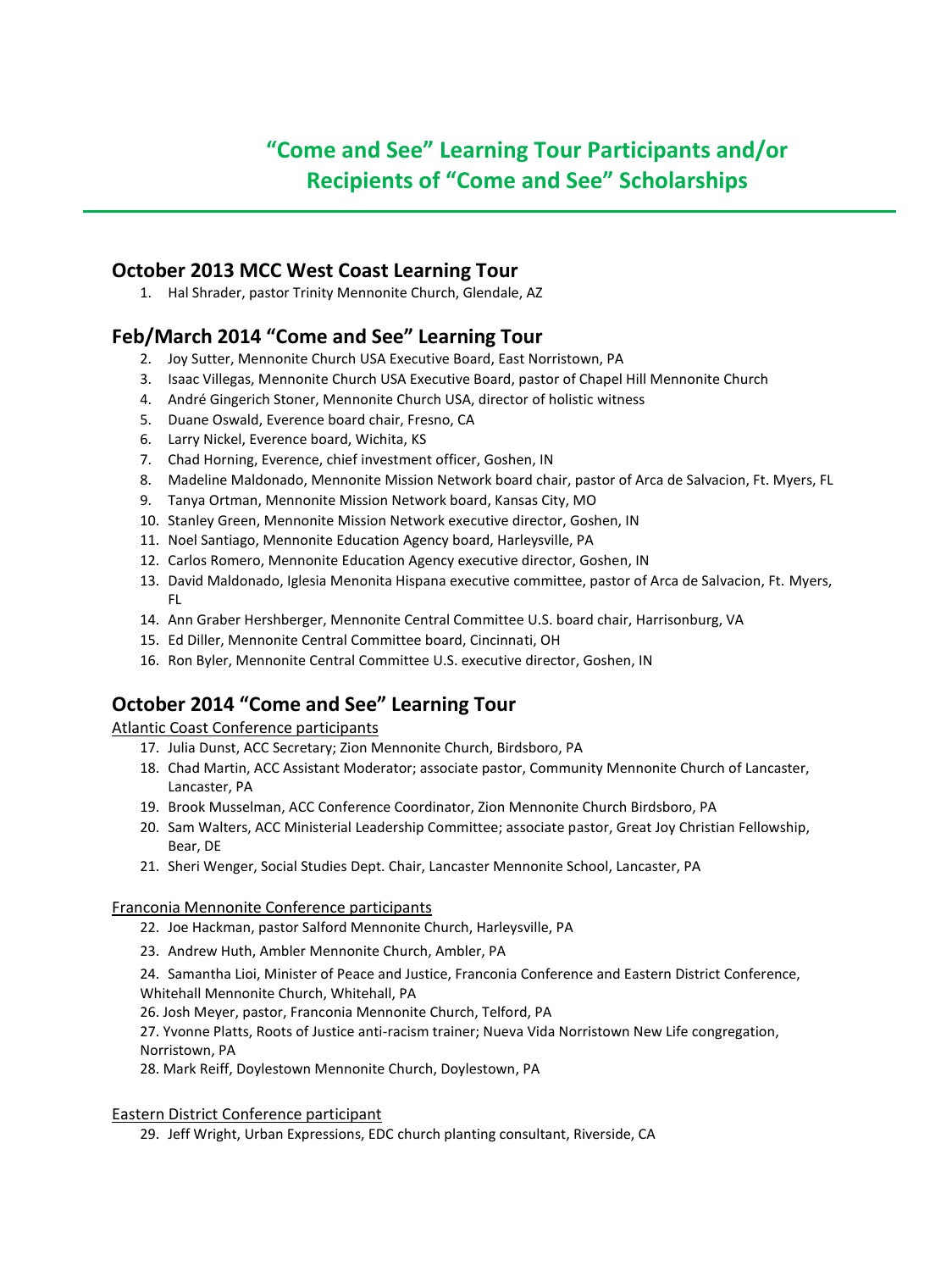### **November 2014 MCC Central States Learning Tour**

- 30. Anita Amstutz, pastor Albuquerque Mennonite Church, Albuquerque, NM
- 31. Ruth Harder, pastor Rainbow Mennonite Church, Kansas City, MO

### **April 2015 "Come and See" Learning Tour**

From Pacific Northwest Mennonite Conference

- 32. Katherine Jameson Pitts, conference minister, Portland
- 33. Dave Hockman Wert, PNMC Board, PJSN Advisory Council, Corvalis, Oregon
- 34. Nelly Moran-Ascensio, president of Concilio of Hispanic Congregations, Portland
- 35. Rachel Ringenberg Miller, pastor, Portland Mennonite

### From Pacific Southwest Mennonite Conference

- 36. Femi Fatunmbi, moderator PSMC, pastor of Royal Dominion International Church, Los Angeles
- 37. Kathi Oswald, assistant moderator PSMC, Fresno, California
- 38. Juan Montes, pastor of First Mennonite Church of Reedley, California
- 39. Joyce Welsh, PSMC board
- 40. Rina Kusuma, pastor of Upland (California) Peace Church
- 41. Mark Schildt, family physician, MVS local coordinator, Shalom Mennonite, Tucson

### Additional participants

- 42. Leonard Dow, pastor Oxford Circle Mennonite Church, Philadelphia
- 43. Jason Boone, Peace and Justice Support Network, Raleigh, North Carolina
- 44. Preston Bush, teacher at Christopher Dock H.S., Salford Mennonite, Pennsylvania

### **June 2015 Friends of Sabeel Learning Tour**

45. Terry Rediger, pastor Turpin Mennonite Church, Turpin, Oklahoma

## **November 2015 "Come and See" Learning Tour**

IN-MI Mennonite Conference participants

- 46. Randy Detweiler, pastor, Holdeman Mennonite Church, Wakarusa, IN
- 47. Gwen Gustafson-Zook, pastor, College Mennonite Church, Goshen, IN
- 48. Leighton Miller, pastor, Wildwood Mennonite Church, Engadine, MI
- 49. Dave Sutter, pastor Kern Road Mennonite Church, South Bend, IN
- 50. Janice Sutter, pastor, Kern Road Mennonite Church, South Bend, IN

### Central District Conference participants

- 51. Deron Brill Bergstresser, pastor, Faith Mennonite Church, Goshen, IN
- 52. Dawn Yoder Harms, pastor Assembly Mennonite Church, Goshen, IN
- 53. Janeen Bertsche Johnson, campus pastor, Anabaptist Mennonite Biblical Seminary, Elkhart, IN
- 54. Joel Miller, pastor, Columbus Mennonite Church, Columbus, OH
- 55. Cyneatha Millsaps, pastor Community Mennonite Church, Markham, IL
- 56. James Rissler, pastor Atlanta Mennonite Fellowship, Atlanta, GA

### MCC Great Lakes participants

- 57. Phil Dick, MCC Great Lakes Board, Mennonite Church of Normal, Normal, IL
- 58. Eric Kurtz, MCC Great Lakes staff, Goshen, IN

### Additional Participants

- 59. Mary Nitszche, pastor, Blooming Glen Mennonite Church, Blooming Glen, PA
- 60. Wayne Nitzsche, pastor, Perkasie Mennonite Church, Perkasie, PA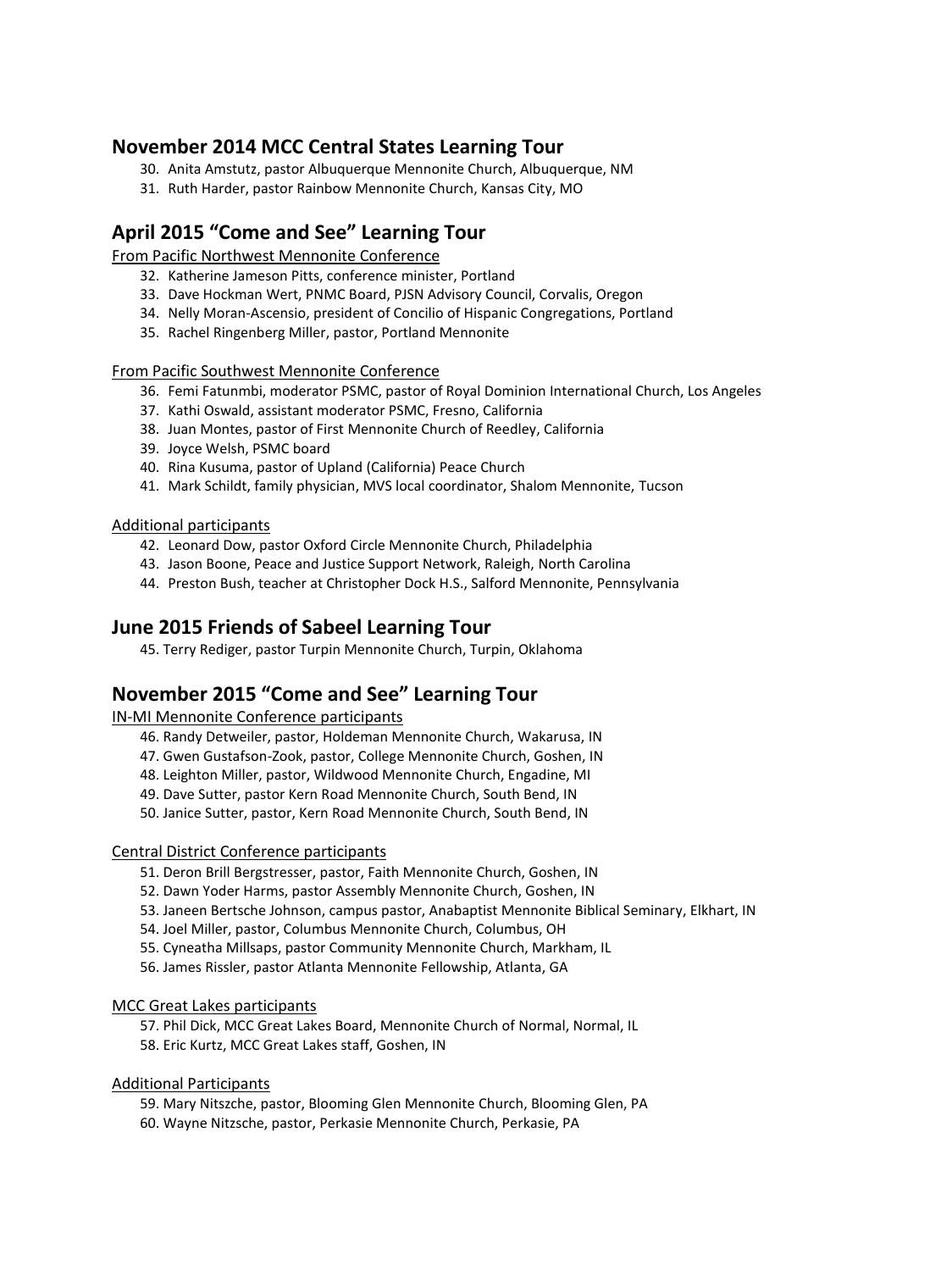## **March 2016 "Come and See" mini-tour in conjunction with Christ at the Checkpoint Conference**

- 61. Ed Brubaker, President/CEO at Living Branches, Franconia Mennonite Conference, Landsdale, PA
- 62. David Greiser, pastor, North Baltimore Mennonite Church, Baltimore, MD
- 63. Charlotte Lehman, pastor, Reba Place Church, Evanston, IL

## **April 2016 "Come and See" Learning Tour**

South Central Mennonite Conference participants

- 64. Lupe Aguilar, pastor, Iglesia Menonita Rey de Gloria, Brownsville, TX
- 65. Ron Moyo, pastor, Whitestone Mennonite Church, Hesston, KS
- 66. Del Schroeder, Whitestone Mennonite Church, Hesston, KS
- 67. Bill Zuercher, Ministry Coordinator for South Central Conference

### Western District Conference

- 68. Anita Kehr, pastor, First Mennonite Church, Newton, KS
- 69. Heidi Regier Kreider, Conference Minister
- 70. Jonathan Wenger, First Mennonite Church, Hutchinson, KS

### Additional Participants

- 71. Nehemia Chigoji, pastor, Upland Peace Church, Upland, CA
- 72. Carmen Horst, pastor, James Street Mennonite Church, Lancaster, PA
- 73. Renee Kanagy, pastor, Cincinnati Mennonite Church, Cincinnati, OH
- 74. Joyce Kusuma, Executive Board, Upland, CA
- 75. Rick Stoner, pastor, Sharon Mennonite Church, Plain City, OH

### **September 2016 MCC East Coast Learning Tour**

- 76. Douglas J. Zehr, pastor, Oak Grove Mennonite Church, Smithville, OH
- 77. Miriam Risser Zehr, associate pastor, Oak Grove Mennonite Church, Smithville, OH
- 78. Hilaire Louis Jean, pastor, Church of God Prince of Peace, Miami, FL

## **November 2016 "Come and See" Tour**

### Virginia Mennonite Mission

- 79. Aaron Kauffman, president
- 80. Laura Kauffman, member of VMM ministry support team
- 81. Phyllis Miller, board member
- 82. Martin Rhodes, Short-term Missions Coach and Ministry Support Teams Coach

### Eastern Mennonite Missions

- 83. Kent Hartzler, board member
- 84. Joe Hollinger, advancement director
- 85. Nelson Okanya, president

### Lancaster Mennonite Conference

86. Lynn S. Parks, associate pastor, Oxford Circle Mennonite Church, Philadelphia, PA

### Mennonite Mission Network

- 87. Susan Burkholder, board member
- 88. Dominique Chew, advisory council, Peace and Justice Support Network
- 89. Stanley Green, executive director
- 90. John Lapp, senior executive for global ministries